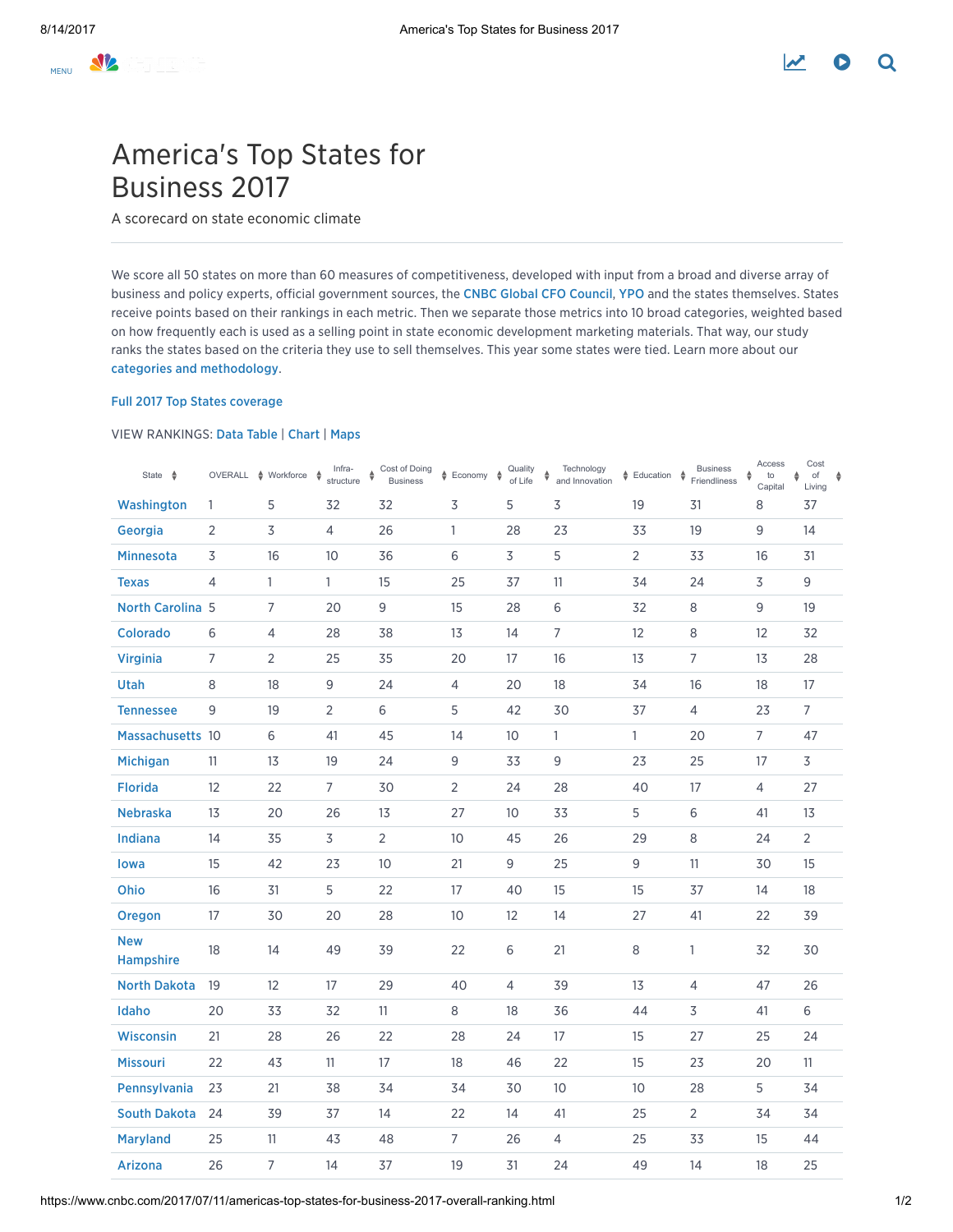| Wyoming                  | 27 | 17              | 14 | 26             | 43              | 16             | 40             | 11             | 13 | 50             | 15              |
|--------------------------|----|-----------------|----|----------------|-----------------|----------------|----------------|----------------|----|----------------|-----------------|
| <b>California</b>        | 28 | 10 <sup>°</sup> | 22 | 49             | 22              | 21             | $\overline{2}$ | 28             | 50 | $\mathbf{1}$   | 48              |
| South<br><b>Carolina</b> | 29 | 23              | 30 | 16             | 15              | 36             | 35             | 40             | 29 | 28             | 29              |
| <b>Montana</b>           | 30 | 44              | 30 | 11             | 35              | 8              | 37             | 22             | 26 | 35             | 30              |
| <b>Illinois</b>          | 31 | 24              | 24 | 30             | 45              | 27             | 12             | 24             | 47 | 5              | 21              |
| <b>New Jersey</b>        | 32 | 26              | 46 | 45             | 31              | 13             | 18             | $\overline{4}$ | 42 | 9              | 41              |
| <b>Connecticut</b>       | 33 | $\overline{7}$  | 47 | 43             | 41              | 23             | 13             | 3              | 32 | 20             | 45              |
| <b>Kansas</b>            | 34 | 33              | 12 | 21             | 46              | 35             | 31             | 18             | 15 | 36             | 8               |
| <b>Kentucky</b>          | 35 | 47              | 6  | 3              | 29              | 41             | 38             | 30             | 44 | 27             | 10 <sup>°</sup> |
| <b>Vermont</b>           | 35 | 45              | 29 | 41             | 37              | $\overline{2}$ | 29             | $\overline{7}$ | 30 | 46             | 43              |
| Alabama                  | 37 | 36              | 18 | $\overline{7}$ | 26              | 50             | 31             | 47             | 33 | 29             | 12              |
| <b>New York</b>          | 38 | 39              | 45 | 47             | 33              | 19             | 8              | 5              | 45 | $\overline{2}$ | 49              |
| <b>Nevada</b>            | 39 | 41              | 8  | 18             | 10 <sup>°</sup> | 34             | 50             | 50             | 18 | 26             | 36              |
| <b>Delaware</b>          | 40 | 15              | 36 | 40             | 39              | 37             | 18             | 36             | 22 | 38             | 33              |
| <b>Arkansas</b>          | 41 | 37              | 12 | 7              | 32              | 47             | 48             | 38             | 39 | 32             | $\overline{4}$  |
| <b>New Mexico</b>        | 42 | 32              | 16 | 19             | 44              | 42             | 27             | 45             | 45 | 38             | 22              |
| <b>Oklahoma</b>          | 43 | 38              | 32 | 20             | 42              | 48             | 44             | 43             | 12 | 36             | 5               |
| Louisiana                | 44 | 28              | 39 | $\overline{4}$ | 49              | 49             | 47             | 48             | 40 | 31             | 20              |
| <b>Rhode Island</b>      | 45 | 27              | 50 | 43             | 29              | 31             | 34             | 20             | 37 | 44             | 42              |
| <b>Maine</b>             | 46 | 50              | 48 | 32             | 38              | $\overline{7}$ | 41             | 20             | 36 | 40             | 38              |
| Alaska                   | 47 | 25              | 35 | 42             | 48              | 22             | 41             | 42             | 20 | 49             | 46              |
| <b>Mississippi</b>       | 48 | 46              | 41 | 1              | 47              | 44             | 46             | 46             | 43 | 44             | $\mathbf{1}$    |
| <b>Hawaii</b>            | 49 | 48              | 40 | 50             | 35              | $\mathbf{1}$   | 45             | 30             | 47 | 41             | 50              |
| <b>West Virginia</b>     | 50 | 49              | 44 | $\overline{4}$ | 50              | 39             | 49             | 39             | 49 | 47             | 22              |
|                          |    |                 |    |                |                 |                |                |                |    |                | $\rightarrow$   |

https://www.cnbc.com/2017/07/11/americas-top-states-for-business-2017-overall-ranking.html 2/2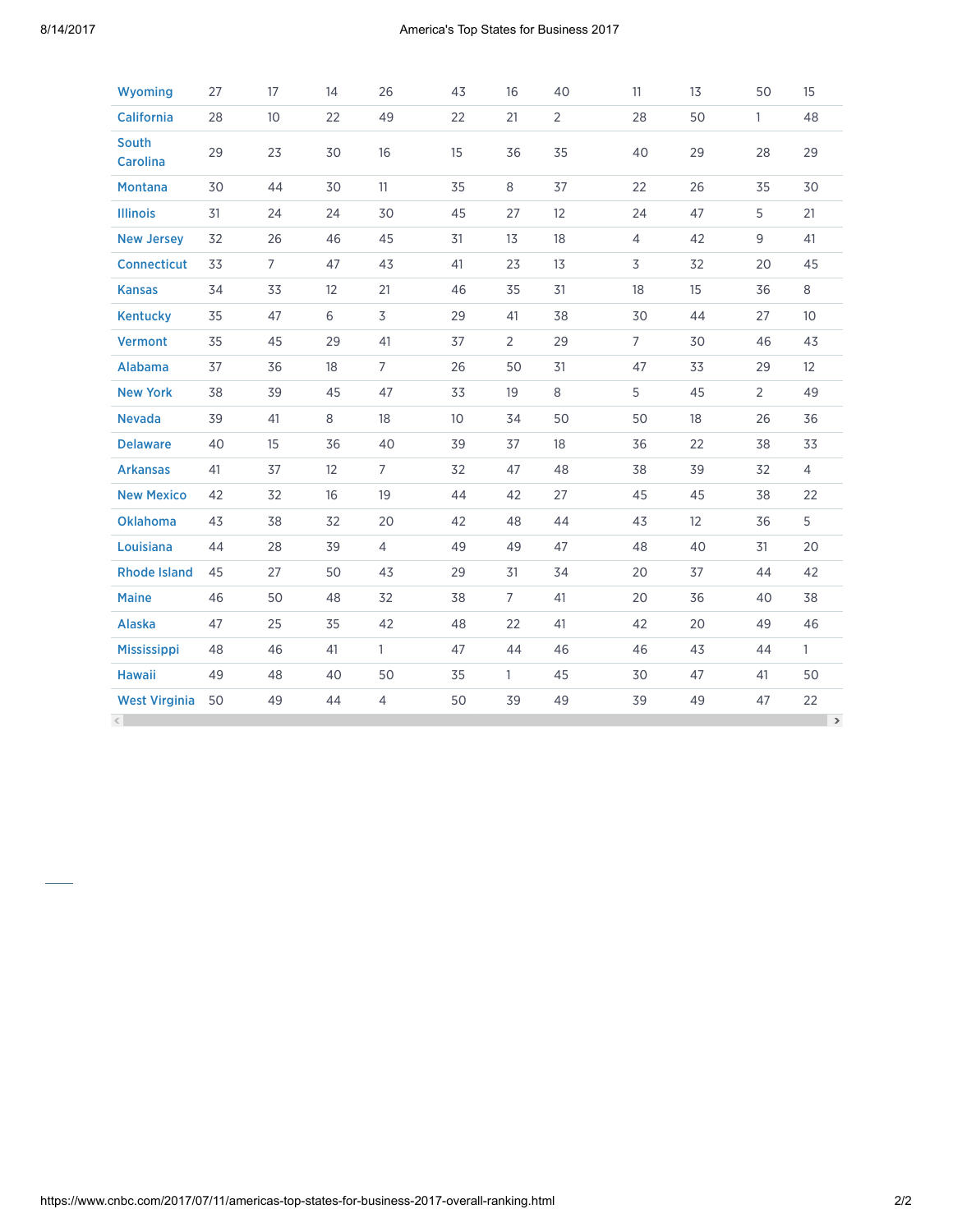

TOP [STATES](https://www.cnbc.com/americas-top-states-for-business/) 2017 | 2017 [METHODOLOGY](http://www.cnbc.com/id/104524458) | 2017 [COMMENTARY](https://www.cnbc.com/top-states-commentary/) | 2016 [RANKINGS](https://www.cnbc.com/id/100824779) | 2015 RANKINGS | 2014 RANKINGS | 2013 RANKINGS

# America's Top States for Business 2017: Methodology and sources

- Workforce and infrastructure are at the top of the list among 10 major categories and 66 metrics used by CNBC in crowning its Top State for Business 2017.
- The skills gap across the U.S. labor market is big and getting bigger.
- As President Trump talks up a \$1 trillion infrastructure plan, states are talking more about the strength of their roads, rails, ports and utilities.

#### Scott [Cohn](https://www.cnbc.com/scott-cohn/) | [@ScottCohnTV](https://twitter.com/ScottCohnTV)

Published 6:55 AM ET Tue, 13 June 2017 | Updated 2:24 PM ET Thu, 6 July 2017



CNBC's Top States for Business: Crunching the numbers behind the **CRISE**<br>Trankings 8:05 AM ET Tue, 13 June 2017 | 01:44

Our exclusive study scores all 50 states on 66 metrics across 10 categories of competitiveness. Our study is not an opinion survey; we measure actual performance by the states.

Our aim is to grade the states based on the qualities they deem most important in attracting business. To do that, we assign a weight to each of our 10 categories by analyzing every state's economic development marketing materials. The more the states cite a particular category as a selling point, the more weight that category carries. For example, if more states are talking about their workforce, the Workforce category carries more possible points.

Here are this year's categories and weightings.

## Workforce (425 points)

Most states point with great pride to the quality and availability of their workers, as well as government-sponsored programs to train them. We rate states based on the education level of their workforce, the numbers of available employees and the states' demonstrated abilities to retain college-educated workers. We consider each state's concentration of STEM (science, technology, engineering, and math) workers, increasingly in demand by business. We measure workforce productivity based on each state's economic output per job. We look at the relative success of each state's worker training programs in placing

#### TOP STATES FOR BUSINESS



#### [America's](https://www.cnbc.com/2017/07/11/americas-top-states-for-business-2017-overall-ranking.html) Top States for Business 2017 Rankings

CNBC unveils its 11th annual America's Top States for Business study. See where your state ranks in 2017.



### The 5 red states leading [America](https://www.cnbc.com/2017/07/26/5-red-states-leading-america-in-going-green-energy.html) in going green

Coal states will benefit from the end of Obama-era regulations. But even in the reddest states, green energy is up.



#### This is [America's](https://www.cnbc.com/2017/07/11/washington-is-americas-top-state-for-business-in-2017.html) Top State for Business in 2017

Washington is the No. 1 state for business, according to CNBC's Top States for Business 2017 ranking, revealed today.



#### State winners and losers in competition to woo [corporations](https://www.cnbc.com/2017/07/11/biggest-state-winners-and-losers-in-competition-for-companies-jobs.html)

Massachusetts had the most impressive jump, while Wyoming suffered big drops, in CNBC's Top States for Business ranking.

## MORE FROM TOP STATES FOR BUSINESS

In an economic death spiral: [America's](https://www.cnbc.com/2017/07/11/west-virginia-americas-worst-state-for-business-in-2017.html) worst state for business in 2017 [America's](https://www.cnbc.com/2017/07/11/americas-top-states-to-live-in-2017.html) best states to live in 2017 Three years ago 90% of its power was coal. Now Kentucky is working on a [post-coal](https://www.cnbc.com/2017/07/18/post-coal-country-kentucky-bets-on-renewable-energy-metals-mining.html) economy [America's](https://www.cnbc.com/2017/07/11/americas-10-worst-states-to-live-in-2017.html) 10 worst states to live in 2017 Top States: Who's at the [bottom](https://www.cnbc.com/video/2017/07/12/top-states-whos-at-the-bottom.html)  $\odot$ Top States: The war for [workers](https://www.cnbc.com/video/2017/07/12/top-states-the-war-for-workers.html)  $\odot$ Here's how CNBC rated the top ten states for [business](https://www.cnbc.com/video/2017/07/12/heres-how-cnbc-rated-the-top-ten-states-for-business.html)  $\odot$ Another fleeing corporate giant: [Connecticut](https://www.cnbc.com/2017/07/11/connecticut-is-facing-a-corporate-migration-crisis.html) is facing a business migration crisis Get ready: Where you live will soon [determine](https://www.cnbc.com/2017/07/11/where-you-live-will-soon-determine-what-health-insurance-you-can-get.html) what kind of health insurance you can get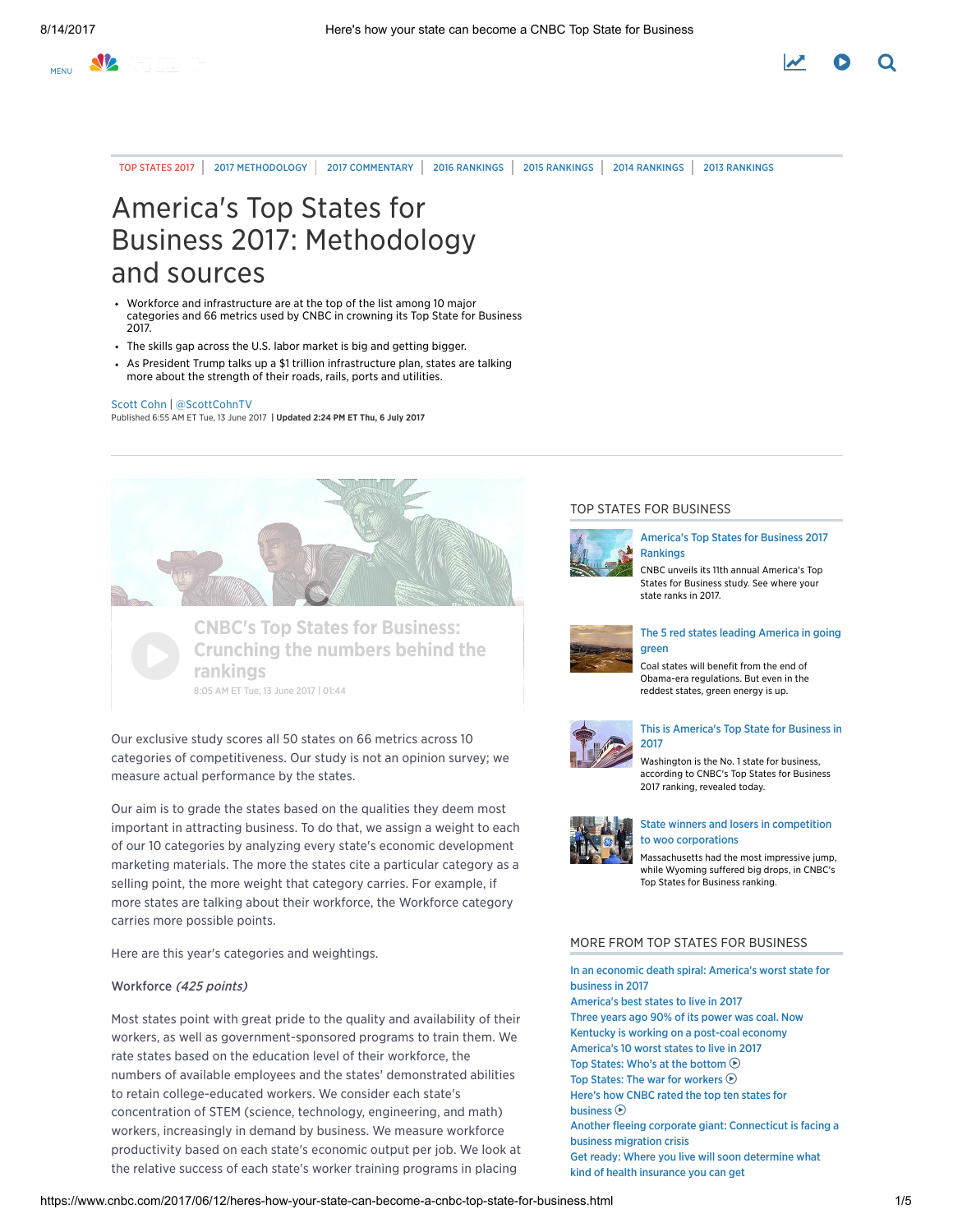#### 8/14/2017 Here's how your state can become a CNBC Top State for Business

their participants in jobs. We also consider union membership and the states' right-to-work laws. While organized labor contends that a union workforce is a quality workforce, that argument, more often than not, does not resonate with business.

#### Infrastructure (400 points)

Access to transportation in all its modes is key to getting your products to market and your people on the move. We measure the vitality of each state's transportation system by the value of goods shipped by air, waterways, roads and rail. We look at the availability of air travel in each state, the quality of the roads and bridges and the time it takes to commute to work. We also consider the condition of each state's drinking water and wastewater systems.

#### Cost of Doing Business (350 points)

Cost is a major consideration when a company chooses where to do business. We look at the competitiveness of each state's tax climate, as well as state-sponsored incentives that can lower the cost of doing business. Utility costs can add up to a huge expense for business, and they vary widely by state. We also consider the cost of wages, as well as rental costs for office and industrial space.

## Economy (300 points)

A solid economy is good for business. So is a diverse economy, with access to the biggest players in a variety of industries. We look at economic growth, job creation, consumer spending, and the health of the residential real estate market. We measure each state's fiscal health by looking at its credit ratings and outlook, as well as its overall budget picture. Because of their own economic impact as well as the ripple effect, we consider the number of major corporations headquartered in each state.

### Quality of Life (300 points)

One way to attract qualified workers is to offer them a great place to live. We score the states on livability, as well as additional factors, such as crime rate; inclusiveness, along with antidiscrimination protections; the quality of health care; the level of health insurance coverage and the overall health of the population. We evaluate local attractions, parks and recreation, as well as environmental quality.

#### Technology & Innovation (225 points)

Succeeding in the new economy  $-$  or any economy  $-$  takes innovation. Truly competitive states prize innovation, nurture new ideas and have the infrastructure to support them. We evaluate the states on their support for innovation and the number of patents issued to their residents. We also consider federal health, science and agricultural research grants to the states.

## Education (200 points)

Education and business go hand in hand. Not only do companies want to draw from an educated pool of workers, they also want to offer their employees a great place to raise a family. Higher-education institutions offer companies a source to recruit new talent, as well as a partner in research and development. We consider the number of highereducation institutions in each state, as well as long-term funding trends for higher education. We look at several measures of K–12 education, including test scores, class size and spending, and we look at

## America's 10 most [expensive](https://www.cnbc.com/2017/07/11/americas-10-most-expensive-states-to-live-in-2017.html) states to live in 2017

#### LATEST SPECIAL [REPORTS](https://www.cnbc.com/special-reports/) ›



## CNBC | [SurveyMonkey](https://www.cnbc.com/cnbc-survey-monkey-small-business-survey/) Small Business Survey

The Small Business Survey provides insight to Main Street opinions on regulation and hot issues facing smaller firms.



# [Executive](https://www.cnbc.com/executive-edge/) Edge

The latest news from the Squawk Box team on investing and business.



#### [Iconic](https://www.cnbc.com/road-to-iconic/) Tour

Business icons and provocateurs share their innovative models. Learn how to upend old industries and start new ones that move markets.

#### TOP STATES PAST YEAR [RANKINGS](https://www.cnbc.com/top-states-past-year-rankings/) ›

Overall [Rankings](http://www.cnbc.com/2016/07/12/americas-top-states-for-business-2016-the-list-and-ranking.html) 2016 Overall [Rankings](https://www.cnbc.com/2015/06/24/americas-top-states-for-business.html) 2015 Overall [Rankings](https://www.cnbc.com/2014/06/24/americas-top-states-for-business.html) 2014 Overall [Rankings](https://www.cnbc.com/id/100824779) 2013 Overall [Rankings](https://www.cnbc.com/id/100016697) 2012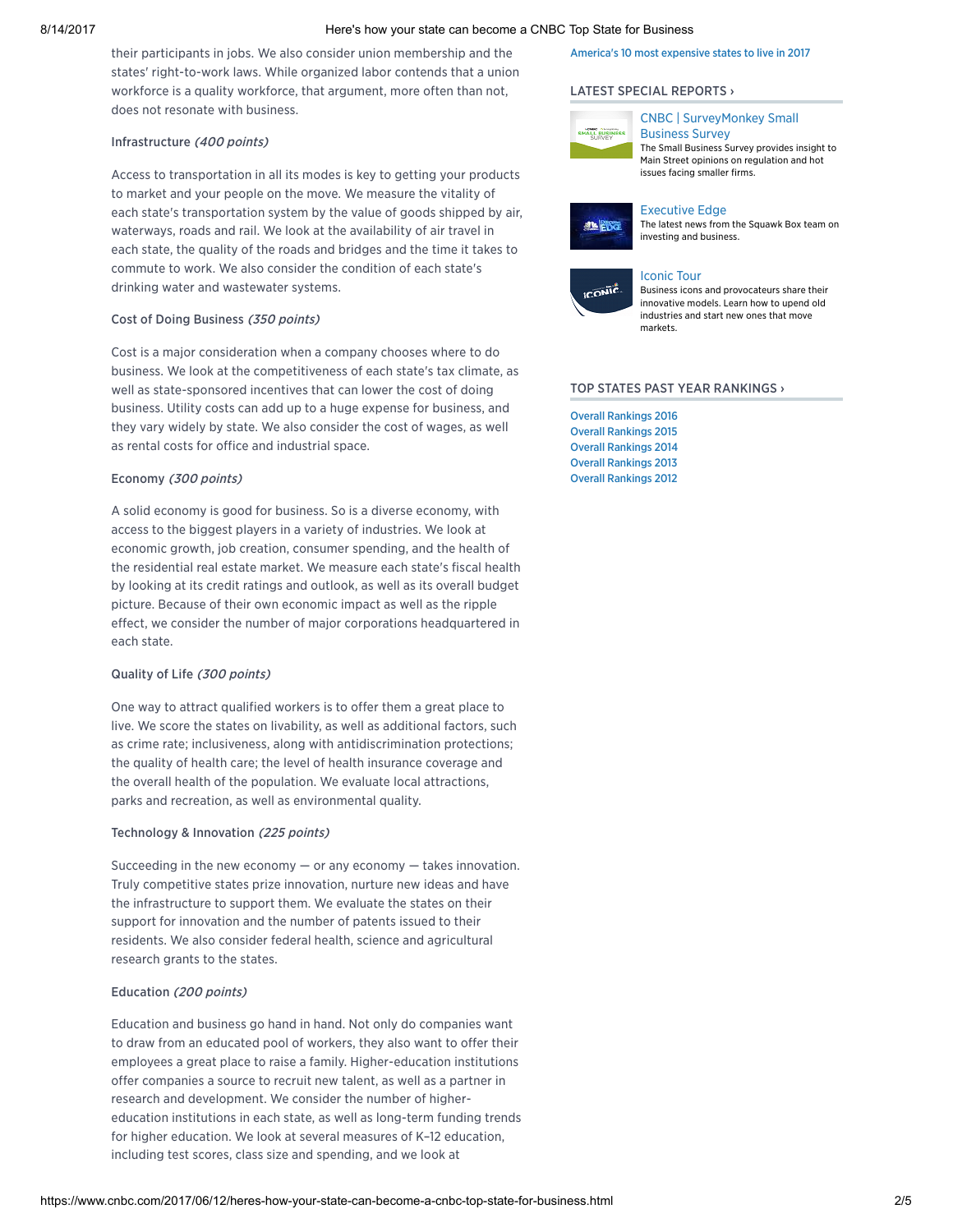technology infrastructure in the schools. We also look at lifelong learning opportunities in each state.

## Business Friendliness (150 points)

Regulation and litigation are the bane of business. Sure, some of each is inevitable. But we grade the states on the freedom their legal and regulatory frameworks provide for business.

### Access to Capital (100 points)

Companies go where the money is, and capital flows to some states more than others. We look at venture capital investments by state, as well as traditional bank financing for small and mid-sized businesses.

## Cost of Living (50 points)

The cost of living helps drive the cost of doing business. From housing to food and energy, wages go further when the cost of living is low. We measure the states based on an index of costs for basic items.

## Our Sources

Our rankings are based primarily on publicly available data. Most of the information comes from federal databases. In the cases where government statistics are not available, we seek neutral and/or ideologically diverse data sources. Here is our complete list of sources for 2017:

### · [ACT,](http://www.act.org/) Inc.

- · American Lung [Association](http://www.lung.org/)
- · American Society of Civil [Engineers](http://www.asce.org/)
- · U.S. Bureau of [Economic](http://www.bea.gov/) Analysis
- · U.S. Bureau of Labor [Statistics](http://www.bls.gov/)
- · U.S. [Census](http://www.census.gov/) Bureau
- · Center for Regional Economic [Competitiveness](http://creconline.org/)
- · U.S. Chamber of [Commerce](https://www.uschamber.com/)
- · The [College](https://www.collegeboard.org/) Board
- · [CoStar](http://www.costar.com/) Group
- · Council for [Community](http://www.c2er.org/) and Economic Research (C2ER)
- · U.S. [Department](http://www.usda.gov/) of Agriculture
- · U.S. [Department](https://www.commerce.gov/) of Commerce
- · U.S. [Department](http://www.ed.gov/) of Education
- · U.S. [Department](http://www.energy.gov/) of Energy
- · U.S. [Department](http://www.justice.gov/) of Justice
- · [Education](http://www.edweek.org/rc/) Week Research Center
- · [EducationSuperHighway](https://www.educationsuperhighway.org/)